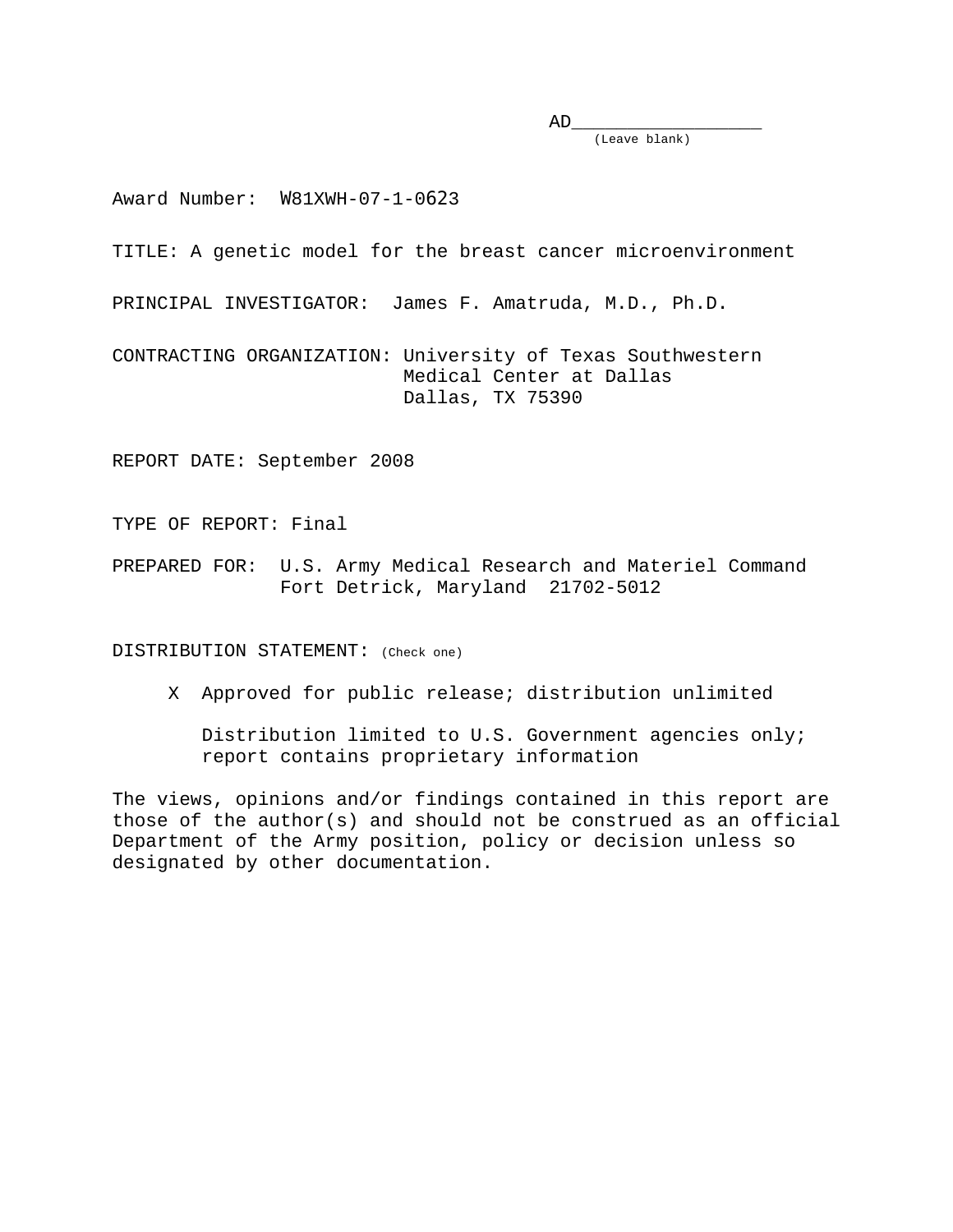| <b>REPORT DOCUMENTATION PAGE</b>                                                                                                                                                                                               |                                                                                                      |                                                           |                                      |                                      | Form Approved<br>OMB No. 0704-0188                                                                      |  |  |
|--------------------------------------------------------------------------------------------------------------------------------------------------------------------------------------------------------------------------------|------------------------------------------------------------------------------------------------------|-----------------------------------------------------------|--------------------------------------|--------------------------------------|---------------------------------------------------------------------------------------------------------|--|--|
|                                                                                                                                                                                                                                |                                                                                                      |                                                           |                                      |                                      |                                                                                                         |  |  |
| Public reporting burden for this collection of information is estimated to average 1 hour per response, including the time for reviewing instructions, searching existing data sources, gathering and maintaining the data nee |                                                                                                      |                                                           |                                      |                                      |                                                                                                         |  |  |
|                                                                                                                                                                                                                                |                                                                                                      |                                                           |                                      |                                      |                                                                                                         |  |  |
| 1. REPORT DATE (DD-MM-YYYY)                                                                                                                                                                                                    |                                                                                                      | 2. REPORT TYPE                                            |                                      |                                      | 3. DATES COVERED (From - To)                                                                            |  |  |
| $30 - 09 - 2008$                                                                                                                                                                                                               |                                                                                                      | Final                                                     |                                      |                                      | 01 Sept 2007 - 31 Aug 2008                                                                              |  |  |
| <b>4. TITLE AND SUBTITLE</b>                                                                                                                                                                                                   |                                                                                                      |                                                           |                                      |                                      | <b>5a. CONTRACT NUMBER</b>                                                                              |  |  |
| A genetic model for the breast cancer microenvironment                                                                                                                                                                         |                                                                                                      |                                                           |                                      |                                      | W81XWH-07-1-0623                                                                                        |  |  |
|                                                                                                                                                                                                                                |                                                                                                      |                                                           |                                      |                                      | <b>5b. GRANT NUMBER</b>                                                                                 |  |  |
|                                                                                                                                                                                                                                |                                                                                                      |                                                           |                                      |                                      |                                                                                                         |  |  |
|                                                                                                                                                                                                                                |                                                                                                      |                                                           |                                      |                                      | <b>5c. PROGRAM ELEMENT NUMBER</b>                                                                       |  |  |
|                                                                                                                                                                                                                                |                                                                                                      |                                                           |                                      |                                      |                                                                                                         |  |  |
| 6. AUTHOR(S)                                                                                                                                                                                                                   |                                                                                                      |                                                           |                                      |                                      | <b>5d. PROJECT NUMBER</b>                                                                               |  |  |
| James F. Amatruda, M.D., Ph.D.                                                                                                                                                                                                 |                                                                                                      |                                                           |                                      |                                      |                                                                                                         |  |  |
|                                                                                                                                                                                                                                |                                                                                                      |                                                           |                                      |                                      | <b>5e. TASK NUMBER</b>                                                                                  |  |  |
|                                                                                                                                                                                                                                | Email: james.amatruda@utsouthwestern.edu                                                             |                                                           |                                      |                                      |                                                                                                         |  |  |
|                                                                                                                                                                                                                                |                                                                                                      |                                                           |                                      |                                      | <b>5f. WORK UNIT NUMBER</b>                                                                             |  |  |
|                                                                                                                                                                                                                                |                                                                                                      |                                                           |                                      |                                      |                                                                                                         |  |  |
| 7. PERFORMING ORGANIZATION NAME(S) AND ADDRESS(ES)                                                                                                                                                                             |                                                                                                      |                                                           |                                      |                                      | <b>8. PERFORMING ORGANIZATION REPORT</b>                                                                |  |  |
|                                                                                                                                                                                                                                |                                                                                                      |                                                           |                                      |                                      | <b>NUMBER</b>                                                                                           |  |  |
| University of Texas                                                                                                                                                                                                            |                                                                                                      | Dallas, TX 75390                                          |                                      |                                      |                                                                                                         |  |  |
| Southwestern Medical Center                                                                                                                                                                                                    |                                                                                                      |                                                           |                                      |                                      |                                                                                                         |  |  |
| at Dallas                                                                                                                                                                                                                      |                                                                                                      |                                                           |                                      |                                      |                                                                                                         |  |  |
|                                                                                                                                                                                                                                |                                                                                                      |                                                           |                                      |                                      |                                                                                                         |  |  |
|                                                                                                                                                                                                                                |                                                                                                      |                                                           |                                      |                                      |                                                                                                         |  |  |
|                                                                                                                                                                                                                                |                                                                                                      | 9. SPONSORING / MONITORING AGENCY NAME(S) AND ADDRESS(ES) |                                      |                                      | 10. SPONSOR/MONITOR'S ACRONYM(S)                                                                        |  |  |
| U.S. Army Medical Research                                                                                                                                                                                                     |                                                                                                      |                                                           | Fort Detrick, Maryland 21702-        |                                      |                                                                                                         |  |  |
| and Materiel Command                                                                                                                                                                                                           |                                                                                                      | 5012                                                      |                                      |                                      |                                                                                                         |  |  |
|                                                                                                                                                                                                                                |                                                                                                      |                                                           |                                      |                                      | <b>11. SPONSOR/MONITOR'S REPORT</b>                                                                     |  |  |
|                                                                                                                                                                                                                                |                                                                                                      |                                                           |                                      |                                      | <b>NUMBER(S)</b>                                                                                        |  |  |
|                                                                                                                                                                                                                                |                                                                                                      |                                                           |                                      |                                      |                                                                                                         |  |  |
| <b>12. DISTRIBUTION / AVAILABILITY STATEMENT</b>                                                                                                                                                                               |                                                                                                      |                                                           |                                      |                                      |                                                                                                         |  |  |
|                                                                                                                                                                                                                                |                                                                                                      | Approved for public release; distribution unlimited       |                                      |                                      |                                                                                                         |  |  |
|                                                                                                                                                                                                                                |                                                                                                      |                                                           |                                      |                                      |                                                                                                         |  |  |
|                                                                                                                                                                                                                                |                                                                                                      |                                                           |                                      |                                      |                                                                                                         |  |  |
|                                                                                                                                                                                                                                |                                                                                                      |                                                           |                                      |                                      |                                                                                                         |  |  |
| <b>13. SUPPLEMENTARY NOTES</b>                                                                                                                                                                                                 |                                                                                                      |                                                           |                                      |                                      |                                                                                                         |  |  |
|                                                                                                                                                                                                                                |                                                                                                      |                                                           |                                      |                                      |                                                                                                         |  |  |
|                                                                                                                                                                                                                                |                                                                                                      |                                                           |                                      |                                      |                                                                                                         |  |  |
| <b>14. ABSTRACT</b>                                                                                                                                                                                                            |                                                                                                      |                                                           |                                      |                                      |                                                                                                         |  |  |
|                                                                                                                                                                                                                                |                                                                                                      |                                                           |                                      |                                      | Despite improved treatments, metastatic breast cancer kills more than 40,000 women each year in the US. |  |  |
| Little is known about what factors in the host contribute to the establishment of metastases.<br>To                                                                                                                            |                                                                                                      |                                                           |                                      |                                      |                                                                                                         |  |  |
| understand how the host microenvironment affects the behavior of cancer cells, we have used the                                                                                                                                |                                                                                                      |                                                           |                                      |                                      |                                                                                                         |  |  |
| zebrafish, a powerful, genetically tractable vertebrate model system with cancer biology very similar                                                                                                                          |                                                                                                      |                                                           |                                      |                                      |                                                                                                         |  |  |
| to human. Our studies focus on the interaction of the chemokine receptor CXCR4b, expressed in breast<br>cancer cells, with its ligand sdf-1, expressed in the microenvironment.<br>This interaction is a key                   |                                                                                                      |                                                           |                                      |                                      |                                                                                                         |  |  |
| determinant of metastatic potential. We have selected breast cancer lines with varying expresssion                                                                                                                             |                                                                                                      |                                                           |                                      |                                      |                                                                                                         |  |  |
|                                                                                                                                                                                                                                | levels of CXCR4b and sdf-1. We have selectively altered the expression of sdf-1 in zebrafish embryos |                                                           |                                      |                                      |                                                                                                         |  |  |
| using knockdown and targeted expression techniques. As proof-of-principle, we shown that perturbing                                                                                                                            |                                                                                                      |                                                           |                                      |                                      |                                                                                                         |  |  |
| embryo sdf-1 directly affects the migration of endogenous primordial germ cells, which also depend on                                                                                                                          |                                                                                                      |                                                           |                                      |                                      |                                                                                                         |  |  |
| CXCR4b. In subsequent work, we will assess the effect of these manipulations on survival and spread of                                                                                                                         |                                                                                                      |                                                           |                                      |                                      |                                                                                                         |  |  |
| breast cancer xenografts. The goal of this study is to understand how the host microenvironment                                                                                                                                |                                                                                                      |                                                           |                                      |                                      |                                                                                                         |  |  |
| influences the development of breast cancer metastasis.                                                                                                                                                                        |                                                                                                      |                                                           |                                      |                                      |                                                                                                         |  |  |
| <b>15. SUBJECT TERMS</b>                                                                                                                                                                                                       |                                                                                                      |                                                           |                                      |                                      |                                                                                                         |  |  |
| breast cancer, metastasis, chemolkine receptor, microenvironment, zebrafish, xenograft                                                                                                                                         |                                                                                                      |                                                           |                                      |                                      |                                                                                                         |  |  |
|                                                                                                                                                                                                                                |                                                                                                      |                                                           |                                      |                                      |                                                                                                         |  |  |
|                                                                                                                                                                                                                                |                                                                                                      |                                                           |                                      |                                      |                                                                                                         |  |  |
| <b>16. SECURITY CLASSIFICATION OF:</b>                                                                                                                                                                                         |                                                                                                      |                                                           | <b>17. LIMITATION</b><br>OF ABSTRACT | <b>18. NUMBER</b><br><b>OF PAGES</b> | 19a. NAME OF RESPONSIBLE PERSON<br><b>USAMRMC</b>                                                       |  |  |
| a. REPORT                                                                                                                                                                                                                      | <b>b. ABSTRACT</b>                                                                                   | <b>c. THIS PAGE</b>                                       |                                      |                                      | 19b. TELEPHONE NUMBER (include area                                                                     |  |  |
| U                                                                                                                                                                                                                              | U                                                                                                    | U                                                         | UU                                   | 9                                    | code)                                                                                                   |  |  |
|                                                                                                                                                                                                                                |                                                                                                      |                                                           |                                      |                                      |                                                                                                         |  |  |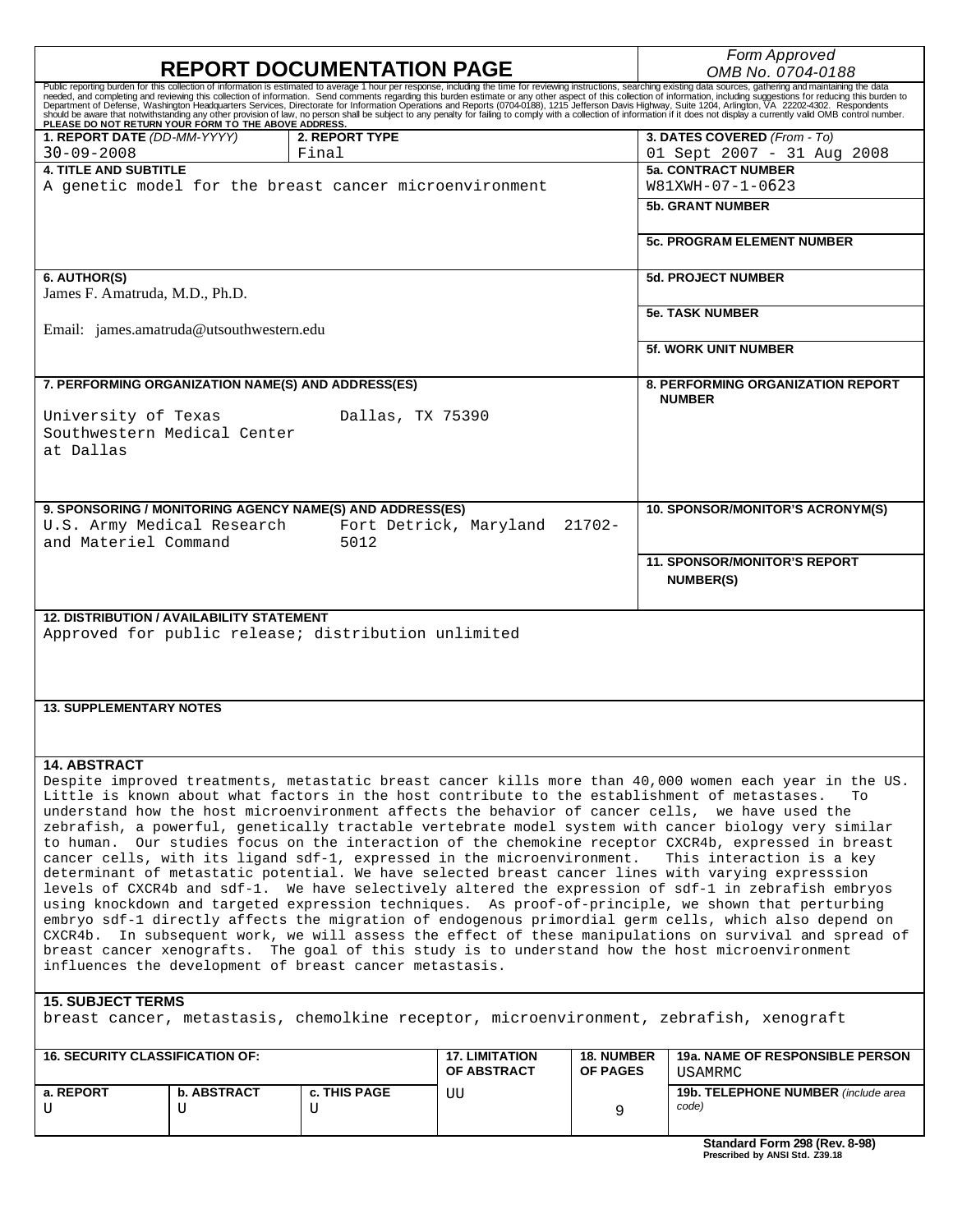#### **Table of Contents**

#### **Page State State State State State State State State State State State State State State State State State St**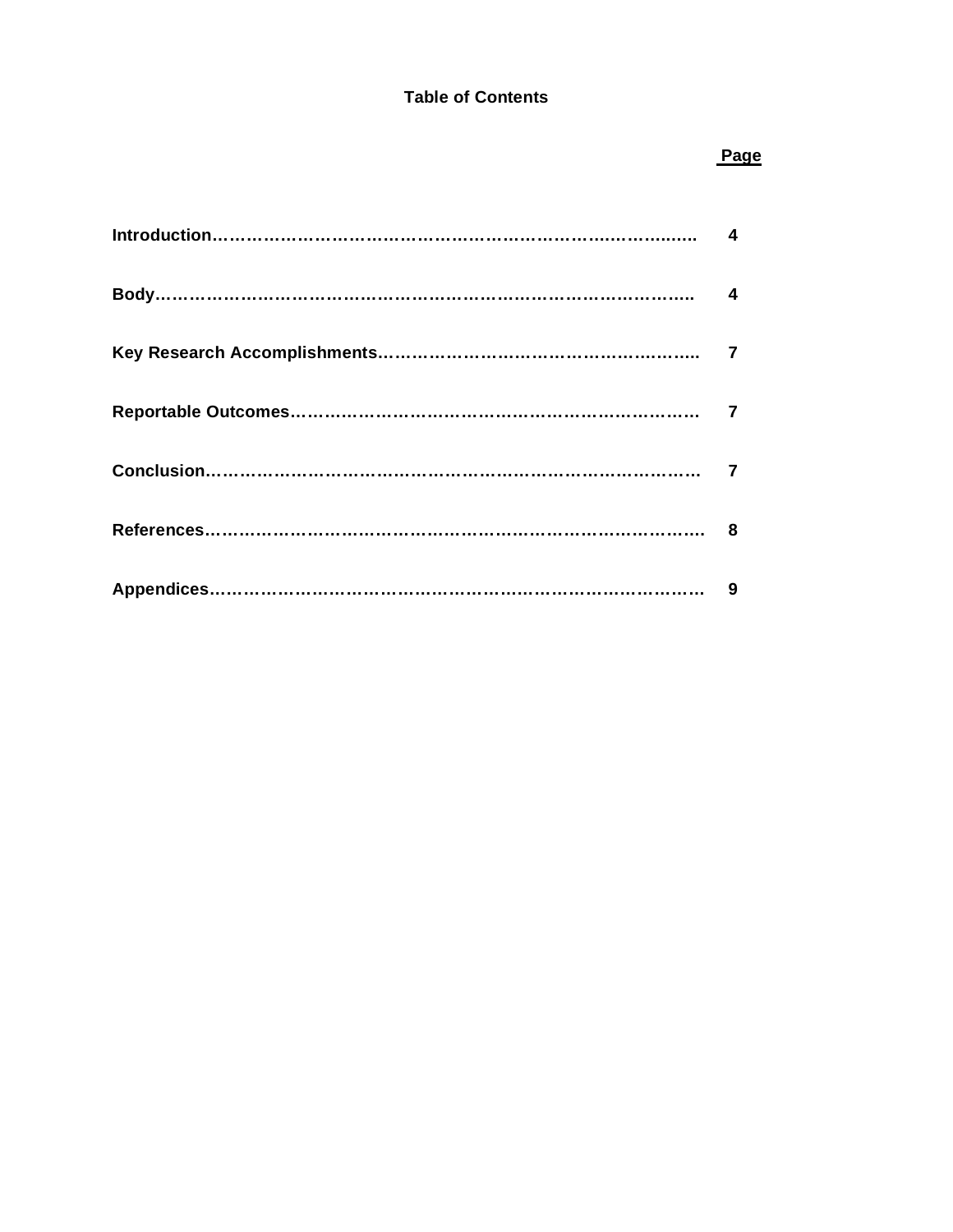#### **INTRODUCTION**

Despite improved treatments, metastatic breast cancer kills more than 40,000 women each year in the US. Analysis of metastatic breast cancer cell lines has revealed many factors produced by the tumor cells that promote metastasis, for example matrix metalloproteinases, adhesion molecules and angiogenic growth factors. In contrast, relatively little is known about what factors in the host contribute to the establishment of metastases. Recent intriguing evidence points to novel mechanisms, such as alphavbeta3 integrin expression on endothelial cells, expression of chemokine CXCL12 by target tissues and p53 mutations in tumor-associated stroma, as contributors to invasiveness and metastatic potential (Kurose, Gilley et al. 2002; Dewan, Ahmed et al. 2006; Gupta and Massague 2006). It is critically important to discover other such host factors; however the tumor microenvironment has been difficult to study because it cannot be manipulated as facilely as can the cell lines. To address this problem we have turned to the zebrafish, a powerful, genetically tractable vertebrate model system with cancer biology very similar to human (Amatruda, Shepard et al. 2002). The goal of this study is to understand how the host microenvironment influences the development of breast cancer metastasis.

We hypothesize that, when placed in zebrafish embryos as xenografts, human breast cancer cells will recruit host factors to survive, proliferate and spread. Recently, it was shown that human melanoma cell xenografts survive and stimulate angiogenesis when placed in zebrafish embryos (Haldi, Ton et al. 2006). The overall approach of this project is to use knockdown and mutagenesis techniques in zebrafish embryos to systematically alter the tumor microenvironment, assessing the impact on growth and invasiveness of the xenografted human breast cancer cells.

# **BODY:**

In the first phase of this project, we chose to focus on the role of chemokine signaling in the interaction of breast cancer cells with their environment. The chemokine receptor CXCR4b is expressed in breast cancer cells and is associated with tumor growth, spread and angiogenesis (Dewan, Ahmed et al. 2006; Liang, Brooks et al. 2007). The ligand for CXCR4b is known as CXCL12 or Sdf-1a (for Stromal-derived factor-1a). Our goals was to create an experimental system whereby we could investigate the role of Sdf-1a expression in the microenvironment. Specifically, we set up a system to manipulate Sdf-1a expression in zebrafish embryos. The experimental scheme is shown in **Figure 1**. Using a robust antisense technology known as a morpholino, we can knock down endogenous *SDF-1* expression; this approach leads to stable knockdown for 4-5 days. Separately, we inject an embryo with mRNA encoding zebrafish Sdf-1a along with a fluorescent label. We then transplant labeled cells expressing high levels of *SDF-1* into the knockdown embryos. This creates a localized area of *SDF-1* expression. The purpose of this proof-of-principle experiment is to assess whether misexpression of Sdf-1a is sufficient to alter the migration of Primordial Germ Cells (PGCs). To more easily visualize PGCs in living animals, we take advantage of the of *askopos*:GFP transgenic line, in which the PGCs are tagged with GFP. We then assess whether PGCs (green) migrate toward the *SDF-1*-expressing cells (red).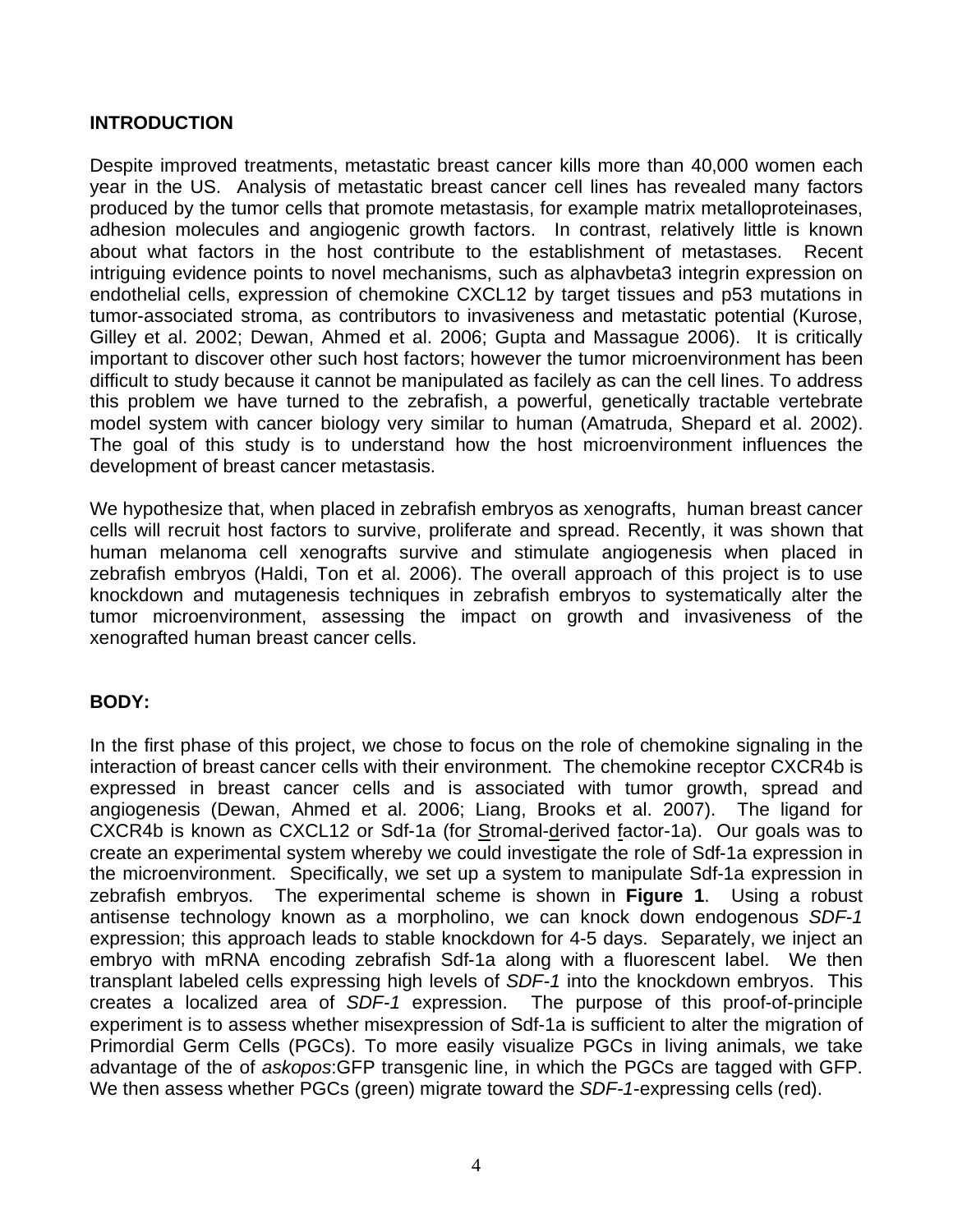

To demonstrate successful knockdown, we injected Sdf-1a morpholino into *askopos:*GFP transgenics and assessed PGC migration. **Figure 2** shows that knockdown of Sdf-1a leads to aberrant migration of PGCs.

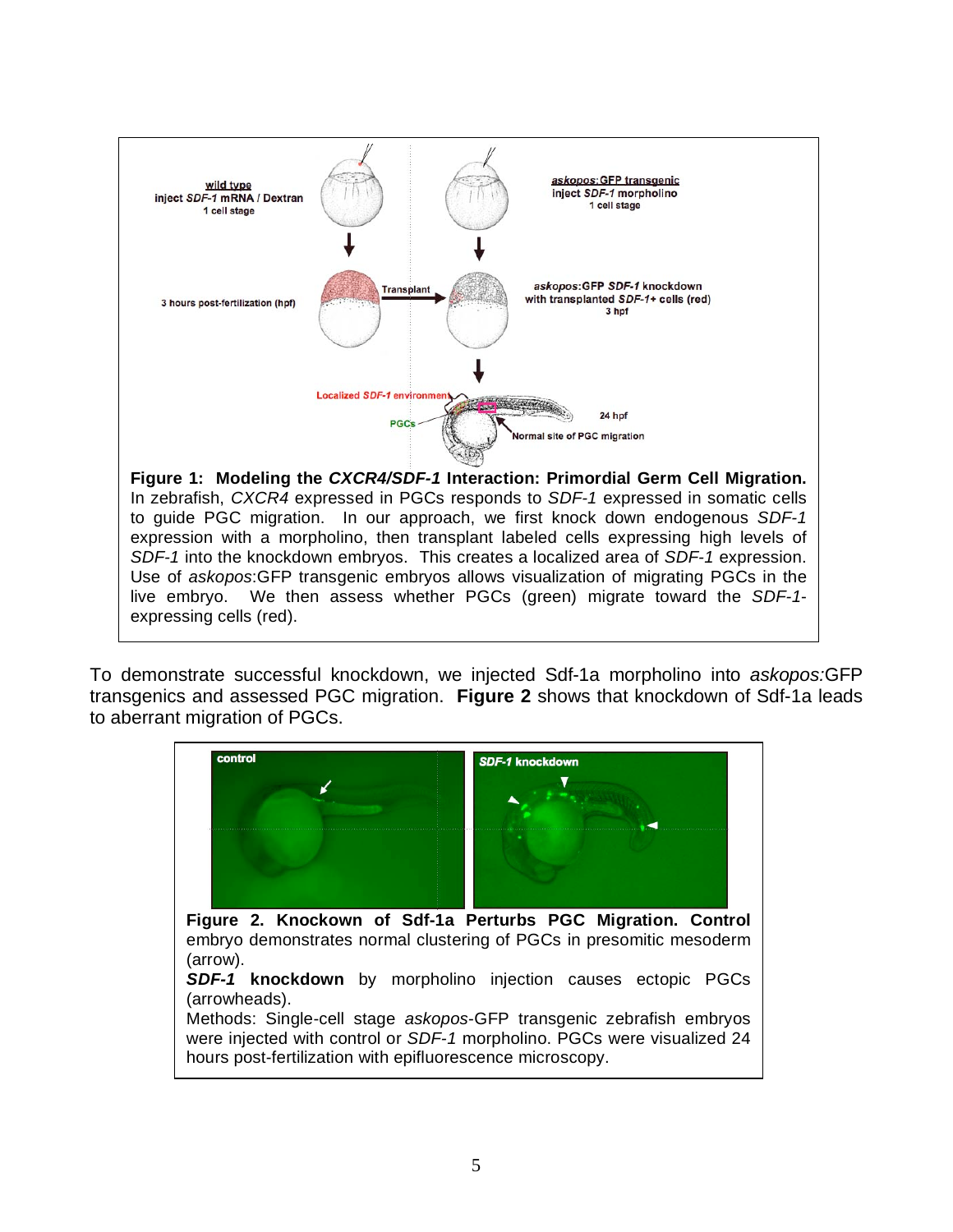We then proceeded to carry out the experimental scheme outlined in Figure 1. **Figure 3** shows an embryo in which the GFP-labeled PGCs have ectopically migrated to sites of high Sdf-1a expression, as identified by Texas Red dextran-labeled transplanted cells.



A key aspect of the experimental scheme is showing that we can transplant human tumor xenografts into zebrafish embryos, and the cells will survive and be visible when fluorescently labeled. **Figure 4** demonstrates labeled human tumor xenografts in live zebrafish embryos. We also went on to characterize CXCR4b and Sdf-1a expression in a large collection of primary breath cancer cell lines at UT Southwestern Medical Center. Currently, we are growing these cells and attempting to achieve stable, fluorescently-labeled cell lines from each. Once the lines are obtained, we will carry out the experiment to observe the effect of Sdf-1a misexpression on human breast cancer cell proliferation and migration (experimental schema shown in **Figure 5**.)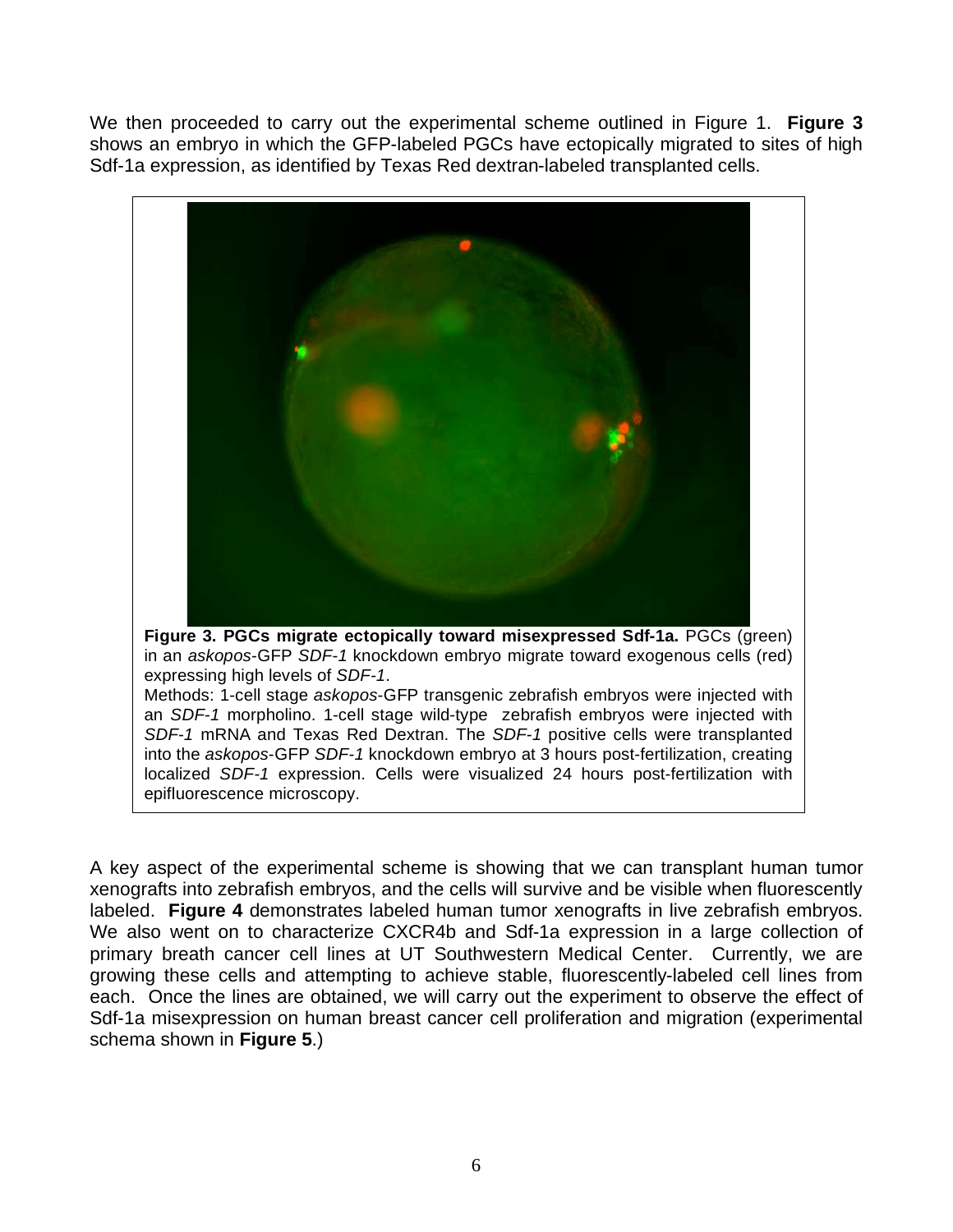# **KEY RESEARCH ACCOMPLISHMENTS**

- We have generated a system whereby we can selectively alter a key component of the tumor microenvironment (Sdf-1a expression)
- We have shown that misexpressed Sdf-1a in the embryo microenvironment serves as a guidance cue for PGC migration, which depends on CXCr4b/Sdf-1a interaction.
- We have demonstrated that labeled human tumor cells can be xenografted into zebrafish embryos
- We have identified breast cancer cells lines with varying expression of CXCR4b and Sdf-1a expression levels
- •



| C | <b>Cell Lines</b> | <b>CXCR4</b> expression | <b>CXCL12 /SDF-1</b><br>expression |
|---|-------------------|-------------------------|------------------------------------|
|   | <b>HCC70</b>      | low                     | low                                |
|   | <b>HCC1257</b>    | high                    | low                                |
|   | <b>HCC1500</b>    | high                    | high                               |

**Figure 4. Human tumor xenografts survive in zebrafish embryos. A-B**, labeled human tumor cells (red) xenografts were placed in zebrafish embryos at 3 hpf (**A**) or into the neural tube at 24 hpf (**B**) and imaged at 72 hpf. Human tumor cells survive at least 7 days in zebrafish embryos. **C**, gene expression analysis of primary human breast cancer cell lines was carried out using Affymetrix HG-U133A and B. Lines were selected for xenografts based on *SDF-1* and *CXCR4*  expression.

# **REPORTABLE OUTCOMES:**

**Abstract** submitted to 2008 Era of Hope Meeting, Baltimore, MD **Poster Presentation** 2008 Era of Hope Meeting, Baltimore, MD

# **CONCLUSION:**

We have taken the important initial steps into creating a genetically-tractable model of the tumor microenvironment, focusing on the critical CXCR4b/Sdf-1a interaction. Importantly, we were able to use endogenous Primordial Germ Cell Migration as a reporter to show that we successfully modified Sdf-1a expression in a way that reveals CXCR4b-meidated migratory events. We now need to repeat the experiment using labeled human breast cancer cells as the reporter. Once successfully established, this model could be used as a rapid, convenient and physiological model of CXCR4b-dependent breast cancer cell migration. The main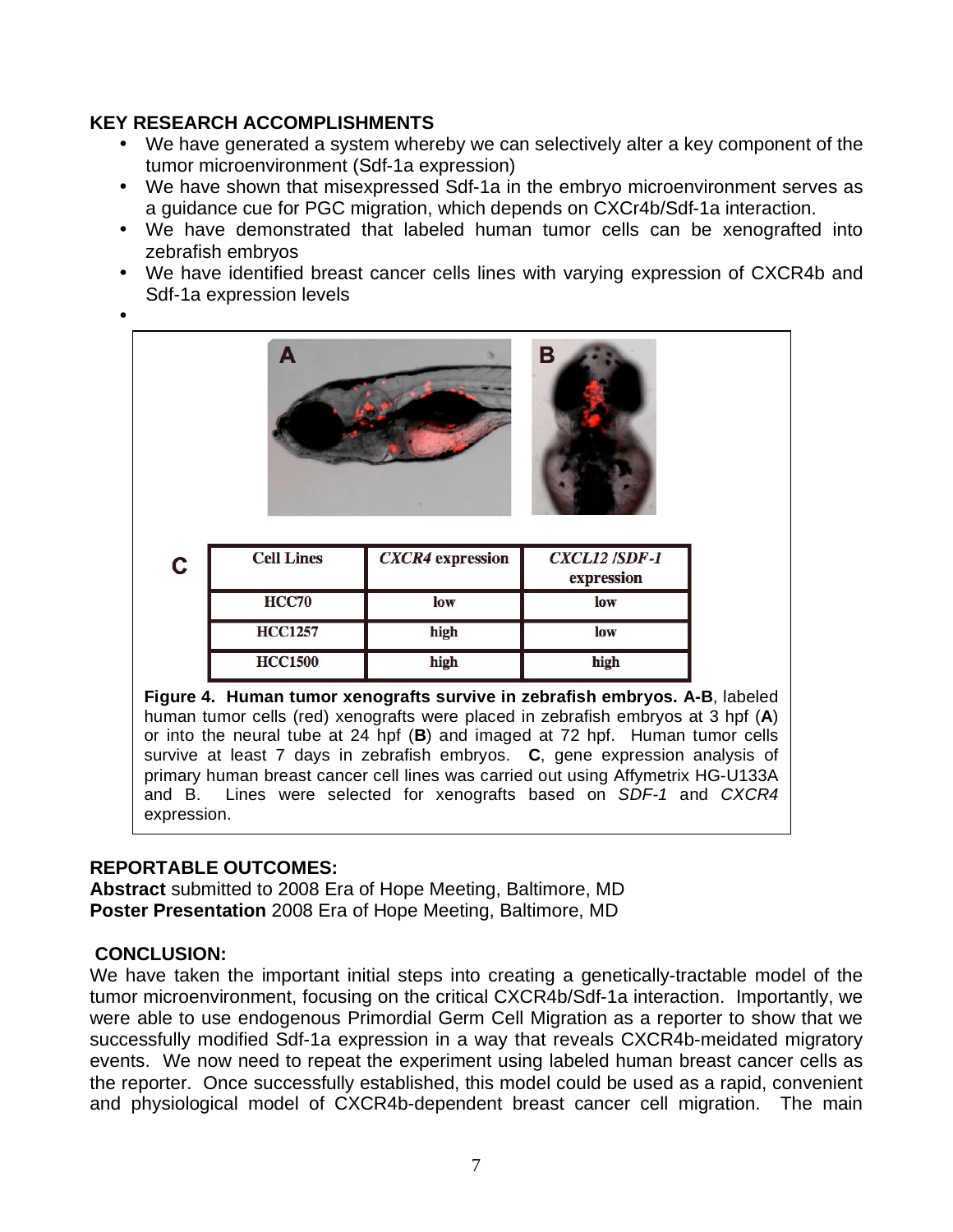purpose of such a model would be to test molecular hypotheses (e.g. by knocking down key target genes in breast cancer cells, or by knocking down or misexpressing genes in the embryo microenvironment) or for relatively high-throughput screening or novel agents that could inhibit breast cancer cell migration and therefore potentially abrogate metastasis.



#### **REFERENCES:**

- Amatruda, J. F., J. L. Shepard, et al. (2002). "Zebrafish as a cancer model system." Cancer Cell 1(3): 229-31.
- Dewan, M. Z., S. Ahmed, et al. (2006). "Stromal cell-derived factor-1 and CXCR4 receptor interaction in tumor growth and metastasis of breast cancer." Biomed Pharmacother 60(6): 273-6.
- Gupta, G. P. and J. Massague (2006). "Cancer metastasis: building a framework." Cell 127(4): 679-95.
- Haldi, M., C. Ton, et al. (2006). "Human melanoma cells transplanted into zebrafish proliferate, migrate, produce melanin, form masses and stimulate angiogenesis in zebrafish." Angiogenesis 9(3): 139-51.
- Kurose, K., K. Gilley, et al. (2002). "Frequent somatic mutations in PTEN and TP53 are mutually exclusive in the stroma of breast carcinomas." Nat Genet 32(3): 355-7.
- Liang, Z., J. Brooks, et al. (2007). "CXCR4/CXCL12 axis promotes VEGF-mediated tumor angiogenesis through Akt signaling pathway." Biochem Biophys Res Commun 359(3): 716-22.